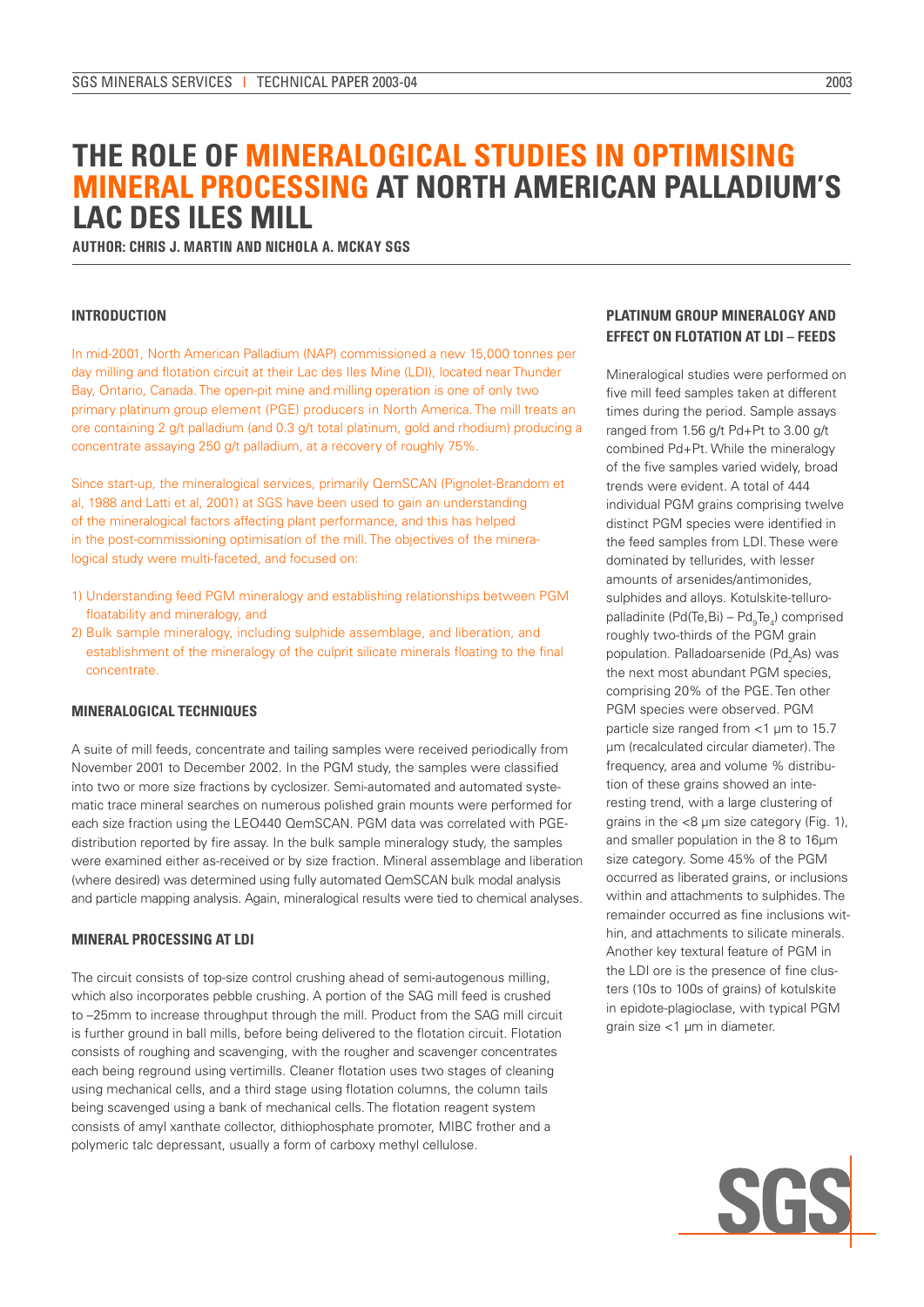### **Fast- and Slow-floating PGM**

A total of 180 fast-floating PGM grains (from the rougher concentrate), and 87 slowfloating grains (from the scavenger concentrate) were studied. In general, the PGM speciation observed in the fast-floating concentrate reflected that observed in the feed, indicating no clear selectivity in PGM flotation kinetics. For example, kotulskitetelluropalladinite comprised approximately 65% distribution of the PGM, similar to that observed in the feed.

The difference in floatability is driven by grain size and liberation. PGM grains in both concentrates exhibited a bimodal size distribution, with a high frequency population less than 14 μm in diameter and a second smaller population (approximately 39 area %) ranging from 16 to 22 μm in diameter. The fast floaters were characterized by an overall coarser particle size distribution and a high quantity of liberated grains or simple middlings with silicates (85 area %). The 'slow' floaters exhibited an overall finer particle size distribution and low PGM liberation (17 area %), a high proportion occurring as 'disease-like' fine-grained inclusions in silicates (67 area %), typically amphibole and to a lesser extent, epidote.

#### **Tailings**

Collection of PGM grain data was more difficult in mill tailing samples as a result of their low grades (as low as 0.5 g/t). A total of 43 PGM grains, comprising 7 distinct PGM species, largely the same as those observed in the feed were identified in three tailing samples from the LDI mill circuit. PGM grains identified ranged from 0.6 μm to 5.8 μm diameter, clearly finer than the feed or concentrate PGM grains. This population overlapped with the fine end of the 'slow' floater population identified in the concentrate samples, indicating a group of 'very slow' floaters. All PGM occurred as simple, low-grade middlings, and locked and exposed inclusions in silicates (epidote, plagioclase and amphibole). Fine clusters of PGM 'disease' were noted in all samples.



Figure 1: PGM Grain Size Distribution in the Fast-floating and Slow-floating Concentrates, and the Tails

Rougher/scavenger flotation kinetics at LDI are bi-modal in nature, flotation clearly being driven by the bimodality in PGM grain size. Rather than being of any particular species, the faster-floating PGM are coarser and better-liberated or present as simple middlings. The finer PGM grains, even those occurring as dense clusters in host silicates, float much slower and the fact that the grain size distribution of the unfloated PGM overlap the slow-floating PGM, indicates that flotation has not reached a natural end-point at LDI. Improved recoveries can be achieved by either regrinding and floating ultra-fine liberated PGM or floating more of the low-grade PGM middlings, both of which will require long residence times and/or well tuned cell hydrodynamics. This is a common feature of PGM circuits, which often incorporate in excess of an hour of residence time, and oversized agitator systems. Laboratory and pilot plant studies at

LDI have shown that a fine primary grind (80% passing 40μm) can yield substantially improved recoveries. However, while benchtop and pilot plant machines are capable of recovering the ultra-fine PGM, the performance of LDI's 130m<sup>3</sup> tank cells in the recovery of ultra-fine PGM is less satisfactory. The differences in cell dynamics between the two are currently being investigated.

# **Silicate and Sulphide Mineralogy and Effect on Flotation at LDI**

The LDI ore is comprised primarily of silicate minerals including feldspar, amphibole, chlorite, quartz, micas, epidote, talc and accessories. Sulphide minerals are only a trace to minor component (~1 wt.%) of the ore and are dominated by pyrite, pentlandite and chalcopyrite.

Unlike other primary PGE producers, LDI ships its concentrate to the Sudbury area nickel smelters. These smelters have a relatively low tolerance for MgO, so the rejection of magnesium silicates is a crucial function of the LDI cleaner circuit. After start-up, early concentrates shipped to the Sudbury smelters, contained unsustainable levels of MgO and the first role of the QemSCAN effort was to identify the cause of the high MgO levels. Results indicated that sulphide liberation was highly acceptable. For example, 94% of the sulphides in the rougher concentrate were liberated. Clearly, finer regrinding was not needed. The silicate minerals in the concentrate were found to be predominantly talc and amphibole/talc intergrowths. The key to MgO rejection lay, therefore in talc depression, which is best achieved by multi-stage cleaning, with repeated contact with threshold doses of polymeric depressant. Supported by this mineralogical evidence, the decision was made to modify the circuit to ensure all concentrates were subjected to multi-stage cleaning with CMC depressants. This immediately yielded a marked and sustainable drop in MgO levels in the final concentrates to acceptable levels. At 5-6% MgO, the LDI concentrates are amongst the most silicate-free in the PGE industry.